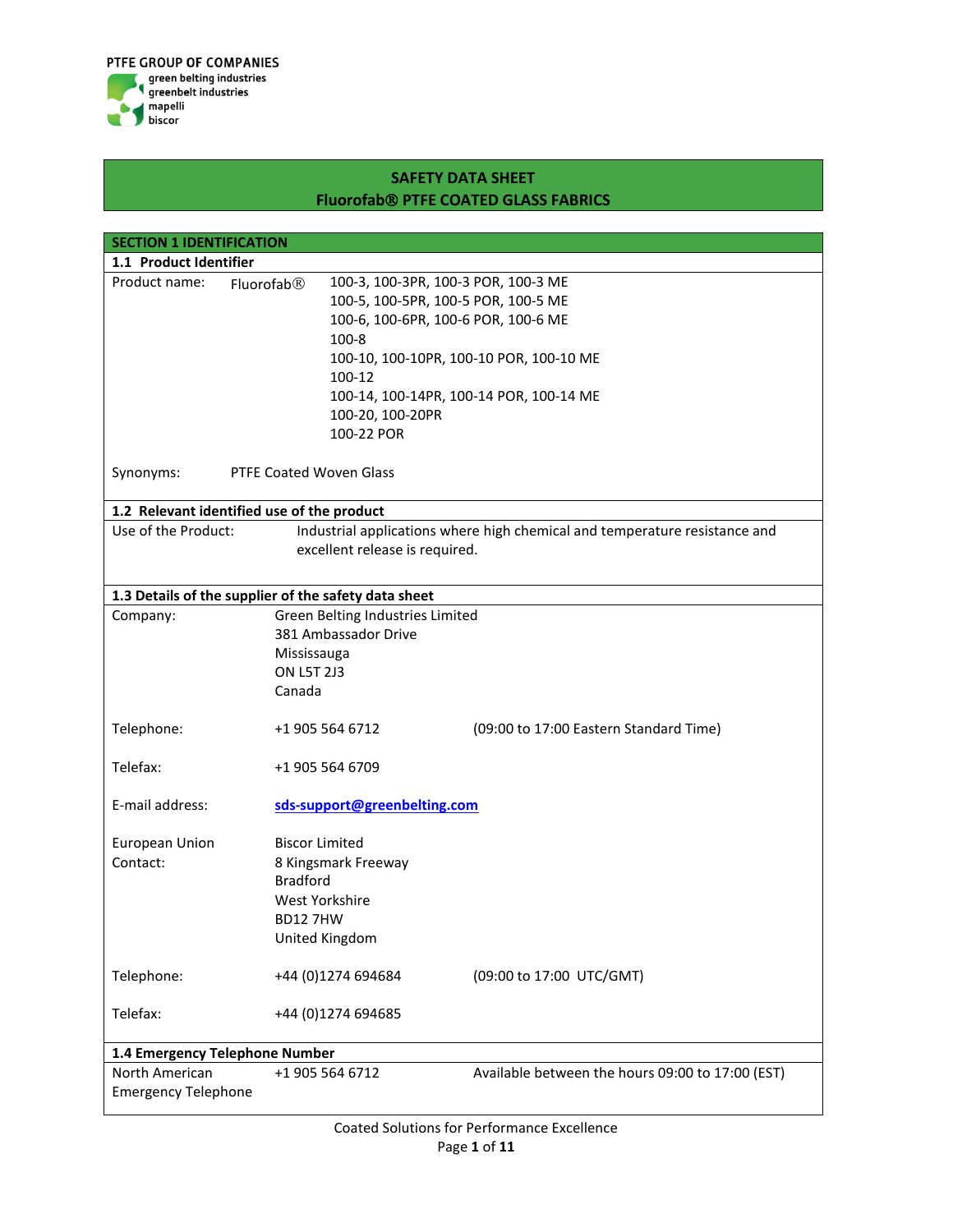

| Number:                                                                                                            |                                                         |                                                                                                                 |  |
|--------------------------------------------------------------------------------------------------------------------|---------------------------------------------------------|-----------------------------------------------------------------------------------------------------------------|--|
|                                                                                                                    |                                                         |                                                                                                                 |  |
| <b>European Union</b>                                                                                              | +44 (0)1274 699425                                      | Available between the hours 09:00 to 17:00                                                                      |  |
| <b>Emergency Telephone</b>                                                                                         |                                                         | (UTC/GMT)                                                                                                       |  |
| Number:                                                                                                            |                                                         |                                                                                                                 |  |
| <b>SECTION 2 HAZARD IDENTIFICATION</b>                                                                             |                                                         |                                                                                                                 |  |
| 2.1 Classification of the Product                                                                                  |                                                         |                                                                                                                 |  |
| European                                                                                                           |                                                         | Not a classified substance or mixture according to Regulation (EC) No. 1272/2008.                               |  |
| Communities (EC):                                                                                                  |                                                         | Not classified as dangerous according to Directive 67/548/EEC.                                                  |  |
| USA:                                                                                                               |                                                         | Not a hazardous material as defined by 29 CFR1910.1200, OSHA Hazard                                             |  |
|                                                                                                                    | Communication Standard.                                 |                                                                                                                 |  |
| Canada:                                                                                                            | Not a controlled product under WHMIS.                   |                                                                                                                 |  |
| 2.2. Label elements                                                                                                |                                                         |                                                                                                                 |  |
| Symbol:                                                                                                            | None                                                    |                                                                                                                 |  |
| Signal Word:                                                                                                       | N/A                                                     |                                                                                                                 |  |
| Hazard Statement(s):                                                                                               | N/A                                                     |                                                                                                                 |  |
| <b>Precautionary Statement:</b>                                                                                    |                                                         | P261 – Avoid breathing any fume or dust that may be generated                                                   |  |
|                                                                                                                    | P264 - Wash hands thoroughly after handling.            |                                                                                                                 |  |
| 2.3. Other hazards                                                                                                 |                                                         |                                                                                                                 |  |
|                                                                                                                    |                                                         | Use of this product is not normally considered hazardous, however material dust caused by cutting, sawing or    |  |
|                                                                                                                    |                                                         | sanding may cause eye or skin irritation. Processing at temperatures higher than 300 $^{\circ}$ C can cause the |  |
|                                                                                                                    |                                                         | evolution of particulate matter which can cause "polymer fume fever" which is a temporary condition that can    |  |
| cause flu-like symptoms and eye and respiratory irritation. The smoking of tobacco contaminated with PTFE          |                                                         |                                                                                                                 |  |
| can cause this condition. Processing at temperatures higher than 400°C will result in thermal decomposition of     |                                                         |                                                                                                                 |  |
| fluorinated thermoplastics and may release carbonyl fluoride which hydrolyses to hydrogen fluoride and             |                                                         |                                                                                                                 |  |
| carbon dioxide by reacting with moisture in the air. In all cases avoid exposure, move the individual to fresh air |                                                         |                                                                                                                 |  |
| and consult a physician if severe.                                                                                 |                                                         |                                                                                                                 |  |
|                                                                                                                    |                                                         |                                                                                                                 |  |
|                                                                                                                    | <b>SECTION 3 COMPOSITION/INFORMATION ON INGREDIENTS</b> |                                                                                                                 |  |

**Chemical Nature of the Mixture:** PTFE coated woven glass fabric

### **3.1 Substances**

Not Applicable

| 3.2 Mixtures                      |                   |             |                                                         |        |                     |
|-----------------------------------|-------------------|-------------|---------------------------------------------------------|--------|---------------------|
| <b>Ingredient Name</b>            | <b>CAS Number</b> | % by Weight | <b>Exposure Limits</b>                                  | Symbol | <b>Risk Phrases</b> |
| Polytetrafluoroethylene           | $9002 - 84 - 0$   | $5 - 69$    | N/A                                                     | None   | None                |
| Glass Fiber<br>(fiberglass cloth) | 65997-17-3        | $31 - 95$   | OSHA PEL $-5$ mg/m <sup>3</sup><br>ACGIH TLV - $5mg/m3$ | None   | None                |

The above product(s) are defined under the European Union's REACH (Registration, Evaluation, Authorization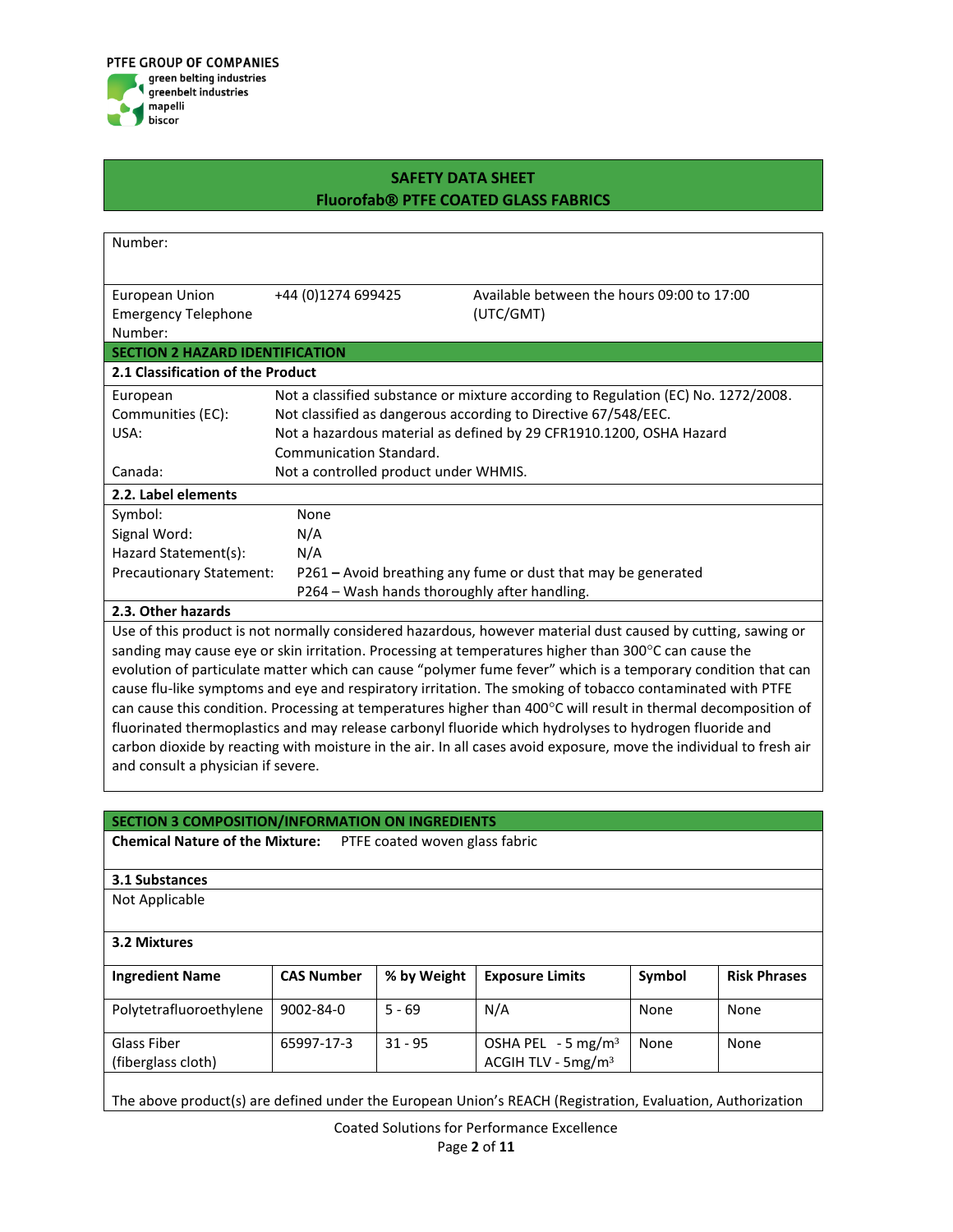

and Restriction of Chemicals) regulation as articles, and as such are exempt from the material safety data sheet provisions of 29 CFR 1910.1200(G) .

None of the product components are intentionally released during their use when used as intended and in accordance with recommended specifications and parameters.

This product is REACH compliant and does not contain REACH SVHCs (Substances of Very High Concern) materials and is considered non-hazardous when used as intended and in accordance with recommended specifications and parameters.

For full text of the R-phrases mentioned in this Section, see Section 16.

For full text of the H-statements mentioned in this Section, see Section 16.

| <b>SECTION 4 FIRST AID MEASURES</b>                                            |                                                                                                                                                                                                                                                                                                                                                                                                    |  |  |
|--------------------------------------------------------------------------------|----------------------------------------------------------------------------------------------------------------------------------------------------------------------------------------------------------------------------------------------------------------------------------------------------------------------------------------------------------------------------------------------------|--|--|
| 4.1 Description of First Aid Measures                                          |                                                                                                                                                                                                                                                                                                                                                                                                    |  |  |
| <b>General Advice:</b>                                                         | Never give anything by mouth to an unconscious person. When symptoms persist or in<br>all cases of doubt seek medical advice.                                                                                                                                                                                                                                                                      |  |  |
| Inhalation:                                                                    | N/A for material as supplied at room temperature and used as intended and in<br>accordance with recommended specifications and parameters. Processing at high<br>temperature may generate fumes which can cause "polymer fume fever" leading to flu-<br>like symptoms. Remove to fresh air and consult a physician if severe.                                                                      |  |  |
| Skin Contact:                                                                  | Not normally considered hazardous, however material dust caused by cutting, sawing or<br>sanding may cause skin irritation. Wash with plenty of soap and water. If irritation<br>persists get medical attention.                                                                                                                                                                                   |  |  |
| Eye Contact:                                                                   | Material dust caused by cutting, sawing or sanding may cause eye irritation. Wash with<br>plenty of soap and water. If irritation persists get medical attention.                                                                                                                                                                                                                                  |  |  |
| Ingestion:                                                                     | If swallowed get medical advice. Do not induce vomiting unless instructed to do so by<br>medical personnel.                                                                                                                                                                                                                                                                                        |  |  |
|                                                                                |                                                                                                                                                                                                                                                                                                                                                                                                    |  |  |
|                                                                                | 4.2 Most important symptoms and effects, both acute and delayed                                                                                                                                                                                                                                                                                                                                    |  |  |
| Symptoms:                                                                      | Local irritation.                                                                                                                                                                                                                                                                                                                                                                                  |  |  |
|                                                                                | The thermal decomposition vapours of fluorinated polymers may cause polymer fume<br>fever with flu-like symptoms in humans, especially when smoking contaminated<br>tobacco. Symptoms may be delayed. Repeated episodes of polymer fume fever may<br>result in persistent lung effects. Inhalation of decomposition products from overheating<br>may cause lung irritation or shortness of breath. |  |  |
| 4.3 Indication of any immediate medical attention and special treatment needed |                                                                                                                                                                                                                                                                                                                                                                                                    |  |  |
| Treatment:                                                                     | Treat symptomatically.                                                                                                                                                                                                                                                                                                                                                                             |  |  |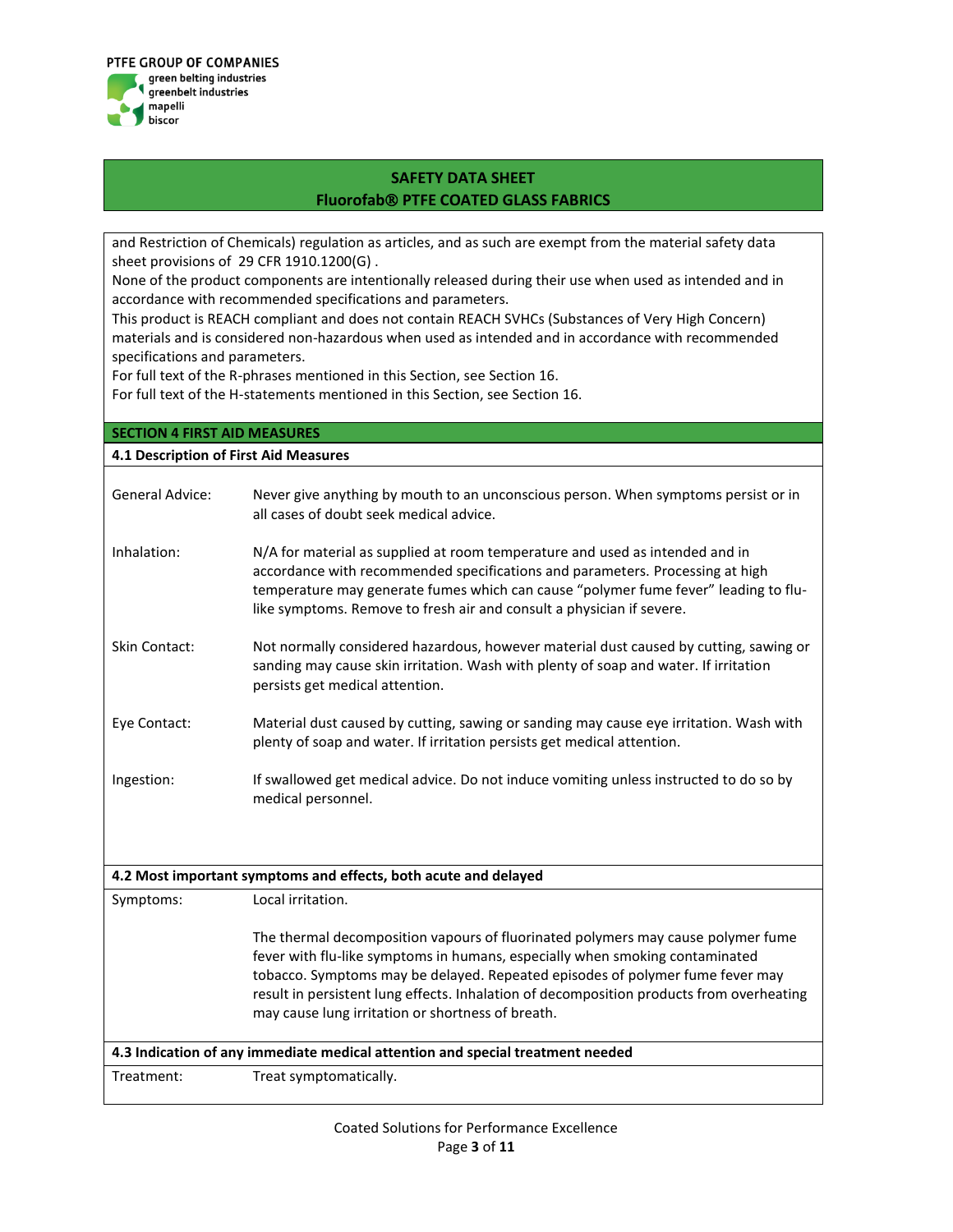

| <b>SECTION 5 FIRE FIGHTING MEASURES</b>      |                                                                    |  |
|----------------------------------------------|--------------------------------------------------------------------|--|
| 5.1 Extinguishing Media                      |                                                                    |  |
| Suitable extinguishing media:                | Water spray, Carbon dioxide (CO2), Foam, Dry Chemical              |  |
| 5.2 Special hazards arising from the product |                                                                    |  |
| Specific hazards during fire-                | Hazardous thermal decomposition products.                          |  |
| fighting:                                    | Hydrogen fluoride, fluorinated compounds, carbon oxides,           |  |
|                                              | perfluoroisobutylene, tetrafluoroethylene, hexafluoropropylene and |  |
|                                              | trifluoromethane.                                                  |  |
|                                              | Exposure to decomposition products can be a hazard to health.      |  |

| <b>SECTION 5 FIRE FIGHTING MEASURES</b>           |                                                                                                                                                                                  |  |
|---------------------------------------------------|----------------------------------------------------------------------------------------------------------------------------------------------------------------------------------|--|
| 5.3 Advice for firefighters                       |                                                                                                                                                                                  |  |
| Special protective equipment<br>for firefighters: | Wear self-contained breathing apparatus and protective suit. Wear neoprene<br>gloves during cleaning up work after a fire.                                                       |  |
| Further information:                              | Protect from hydrogen fluoride fumes which react with water to form<br>hydrofluoric acid.<br>Observe local regulations when contaminated water and burning waste are<br>removed. |  |

| <b>SECTION 6 ACCIDENTAL RELEASE MEASURES</b>                                                                |                                                                               |  |  |
|-------------------------------------------------------------------------------------------------------------|-------------------------------------------------------------------------------|--|--|
| 6.1 Personal precautions, protective equipment, and emergency procedures                                    |                                                                               |  |  |
| Personal precautions:                                                                                       | For solid product none required.                                              |  |  |
|                                                                                                             | For dusts and fibers generated during fabrication use protective equipment to |  |  |
|                                                                                                             | prevent the contamination of skin, eyes, and clothing.                        |  |  |
| <b>6.2 Environmental Precautions</b>                                                                        |                                                                               |  |  |
| Environmental                                                                                               | $N/A$ - solid product                                                         |  |  |
| Precautions                                                                                                 |                                                                               |  |  |
| 6.3 Methods and materials for containment and cleaning up                                                   |                                                                               |  |  |
| For solid product collect with hands broom and shovel and place in non-hazardous waste collection container |                                                                               |  |  |
| for disposal.                                                                                               |                                                                               |  |  |
| For dusts and fibers generated during fabrication vacuum up and containerise.                               |                                                                               |  |  |
| 6.4 Reference to other sections                                                                             |                                                                               |  |  |
| For disposal instructions see section 13.                                                                   |                                                                               |  |  |

| <b>SECTION 7 HANDLING AND STORAGE</b> |                                                                            |  |
|---------------------------------------|----------------------------------------------------------------------------|--|
| 7.1 Precautions for safe handling     |                                                                            |  |
| Advice on safe handling:              | Solid product which presents minimal hazards to personnel when handling in |  |
|                                       | accordance with operating and storage recommendations.                     |  |
|                                       | .                                                                          |  |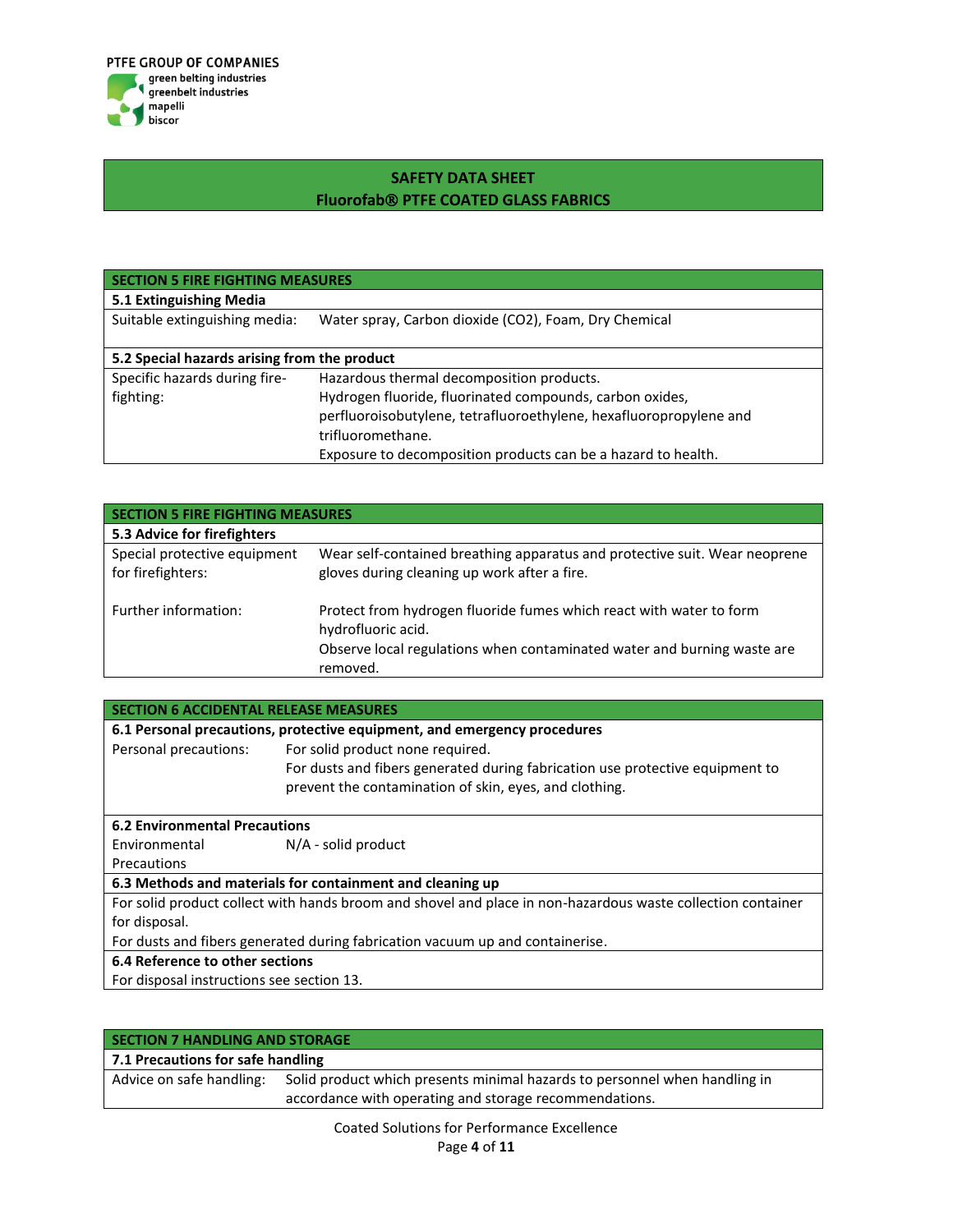

|                                                        | The primary health hazards associated with this product are the generation of dust<br>during fabrication and the inhalation of thermal decomposition products when the<br>product is subjected to temperatures greater than $300^{\circ}$ C.<br>Provide appropriate exhaust ventilation at places where dust or volatiles can be<br>generated.<br>Wash hands thoroughly before smoking as tobacco contaminated with PTFE can<br>cause "polymer fume fever". |
|--------------------------------------------------------|-------------------------------------------------------------------------------------------------------------------------------------------------------------------------------------------------------------------------------------------------------------------------------------------------------------------------------------------------------------------------------------------------------------------------------------------------------------|
| Advice on protection<br>against fire and<br>explosion: | Dispose of in accordance with local regulations as a solid non-hazardous waste and<br>avoid inappropriate disposal practices.<br>Do not incinerate polytetrafluoroethylene (PTFE) waste.<br>Provide appropriate exhaust ventilation at places where dust or volatiles can be<br>generated.                                                                                                                                                                  |
|                                                        | 7.2 Conditions for safe storage, including any incompatibilities                                                                                                                                                                                                                                                                                                                                                                                            |
| Requirements for<br>storage areas and<br>containers:   | No special precautions necessary, but recommend storing in a dry cool place and<br>protecting from contamination.                                                                                                                                                                                                                                                                                                                                           |
| Advice on common<br>storage:                           | No special restrictions on storage with other products. Keep away from tobacco<br>products.                                                                                                                                                                                                                                                                                                                                                                 |
| Storage temperature:                                   | No special restrictions.                                                                                                                                                                                                                                                                                                                                                                                                                                    |
| Other data:                                            | Do not store in direct sunlight or in conditions of high humidity.                                                                                                                                                                                                                                                                                                                                                                                          |

#### **SECTION 8 EXPOSURE CONTROLS / PERSONAL PROTECTION 8.1 Control Parameters** In situations in confined spaces where the temperature of the polymer exceeds 500°F (260°C), thermal degradation products may be produced. Exposure limits for these products, which include perfluoroisobutylene, carbonyl fluoride and hydrogen fluoride, must not be exceeded. TLV TWA TLV STEL IDLH (NIOSH) perfluoroisobutylene 10ppb carbonyl fluoride 2ppm TWA 5ppm hydrogen fluoride 0.5ppm 2ppm ceiling 30ppm In situations where high levels of airborne dust/glassfibers are present specified exposure limits must not be exceeded. OSHA-PEL ACGIH-TLV Other  $5mg/m<sup>3</sup>$ nuisance dust PEL (respirable dust 5mg/m³ - 8 hour TWA (inhalable) 1 fiber/ $\text{cm}^3$  $3 \times 10^6$ fibers/m³ - 10 hour TWA (NIOSH)

Coated Solutions for Performance Excellence Page **5** of **11**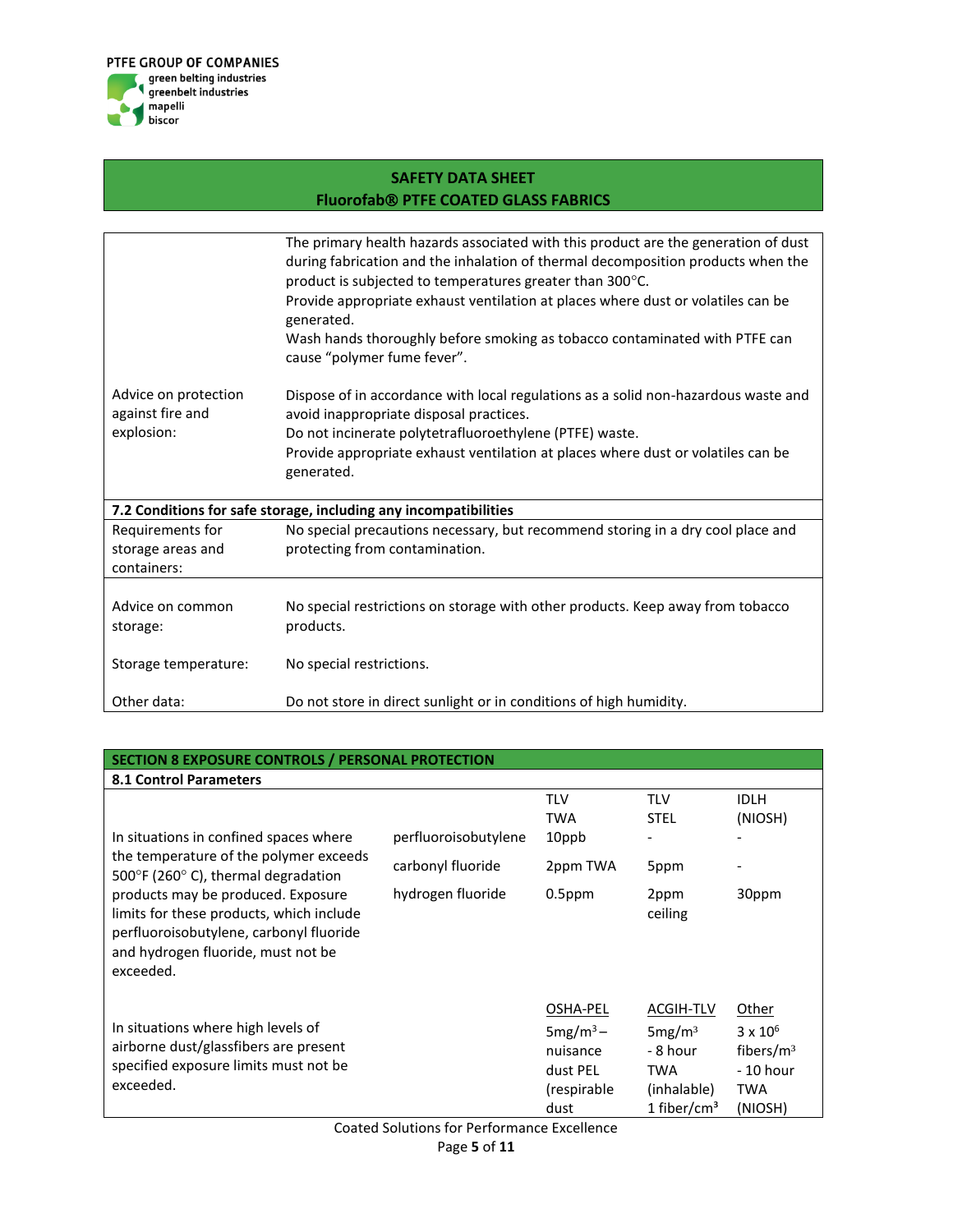

|                              | fraction)<br>- 8 hour<br>$15mg/m^3 - 8$<br><b>TWA</b><br>hour TWA<br>(respirable)<br>(total dust<br>fraction)                                                                                                                                                                                                                                                                                                                                                                                                                                                                                                                                                                                                                                                                                                                                                                                                                                                        |  |
|------------------------------|----------------------------------------------------------------------------------------------------------------------------------------------------------------------------------------------------------------------------------------------------------------------------------------------------------------------------------------------------------------------------------------------------------------------------------------------------------------------------------------------------------------------------------------------------------------------------------------------------------------------------------------------------------------------------------------------------------------------------------------------------------------------------------------------------------------------------------------------------------------------------------------------------------------------------------------------------------------------|--|
| <b>8.2 Exposure Controls</b> |                                                                                                                                                                                                                                                                                                                                                                                                                                                                                                                                                                                                                                                                                                                                                                                                                                                                                                                                                                      |  |
| Engineering measures:        | If cutting, sawing or sanding of the product is necessary, to maintain exposures<br>below recommended limits, a properly designed dust collection system is<br>recommended at the operation source. Adequate ventilation must be provided<br>when working with the product at elevated temperatures.                                                                                                                                                                                                                                                                                                                                                                                                                                                                                                                                                                                                                                                                 |  |
| Eye protection:              | Throughout basic product handling processes, and whenever handling materials<br>containing fiberglass, safety glasses, goggles or face shields should be worn.                                                                                                                                                                                                                                                                                                                                                                                                                                                                                                                                                                                                                                                                                                                                                                                                       |  |
| Hand protection:             | Throughout basic product handling processes, leather or synthetic fiber gloves are<br>recommended to minimize cuts and abrasions.                                                                                                                                                                                                                                                                                                                                                                                                                                                                                                                                                                                                                                                                                                                                                                                                                                    |  |
| Skin and body                | The wearing of a loose fitting long sleeved shirt that covers to the base of the neck                                                                                                                                                                                                                                                                                                                                                                                                                                                                                                                                                                                                                                                                                                                                                                                                                                                                                |  |
| protection:                  | and long trousers is recommended to minimise exposure to fiberglass. Skin<br>irritation from exposure to fiberglass is known to occur mostly at pressure points<br>such as around the neck, wrist and waist.                                                                                                                                                                                                                                                                                                                                                                                                                                                                                                                                                                                                                                                                                                                                                         |  |
| Hygiene measures:            | Handle in accordance with good industrial hygiene and safety practices.<br>Wash hands immediately after handling the product and do not contaminate<br>tobacco products.<br>Be careful not to rub or scratch areas irritated from fiberglass exposure, as fibers<br>may be forced into the skin. Wash off any fiberglass in contact with the skin, and<br>consider the use of barrier creams which can minimise irritation.<br>Always use vacuum equipment to remove fibers and dust from clothing and never<br>use compressed air.<br>Contaminated clothes should always be washed separately.                                                                                                                                                                                                                                                                                                                                                                      |  |
| Respiratory protection:      | Not required for normal use of the product.<br>In situations where high levels of airborne dust/glassfibers are present and which<br>exceed permissible exposure limits, or irritation occurs, then a correctly fitting<br>NIOSH/MHSA approved disposable dust respirator should be used.<br>In situations in confined spaces where the temperature of the polymer exceeds<br>500°F (260°C), an air supplied respirator should be used.<br>In situations where high levels of airborne dust/glassfibers or fume, use industrial<br>hygiene monitoring to ensure that TLV or PEL values are not exceeded.<br>Excessive exposure to thermal degradation products could result in delayed<br>pulmonary edema and in some cases, and on very high exposure damage to the<br>liver and kidneys. These substances may include perfluoroisobutylene (TLV =<br>10ppb), carbonyl fluoride (TLV = 2ppm TWA, 5ppm STEL), hydrogen fluoride (TLV =<br>2ppm ceiling, 0.5ppm TWA). |  |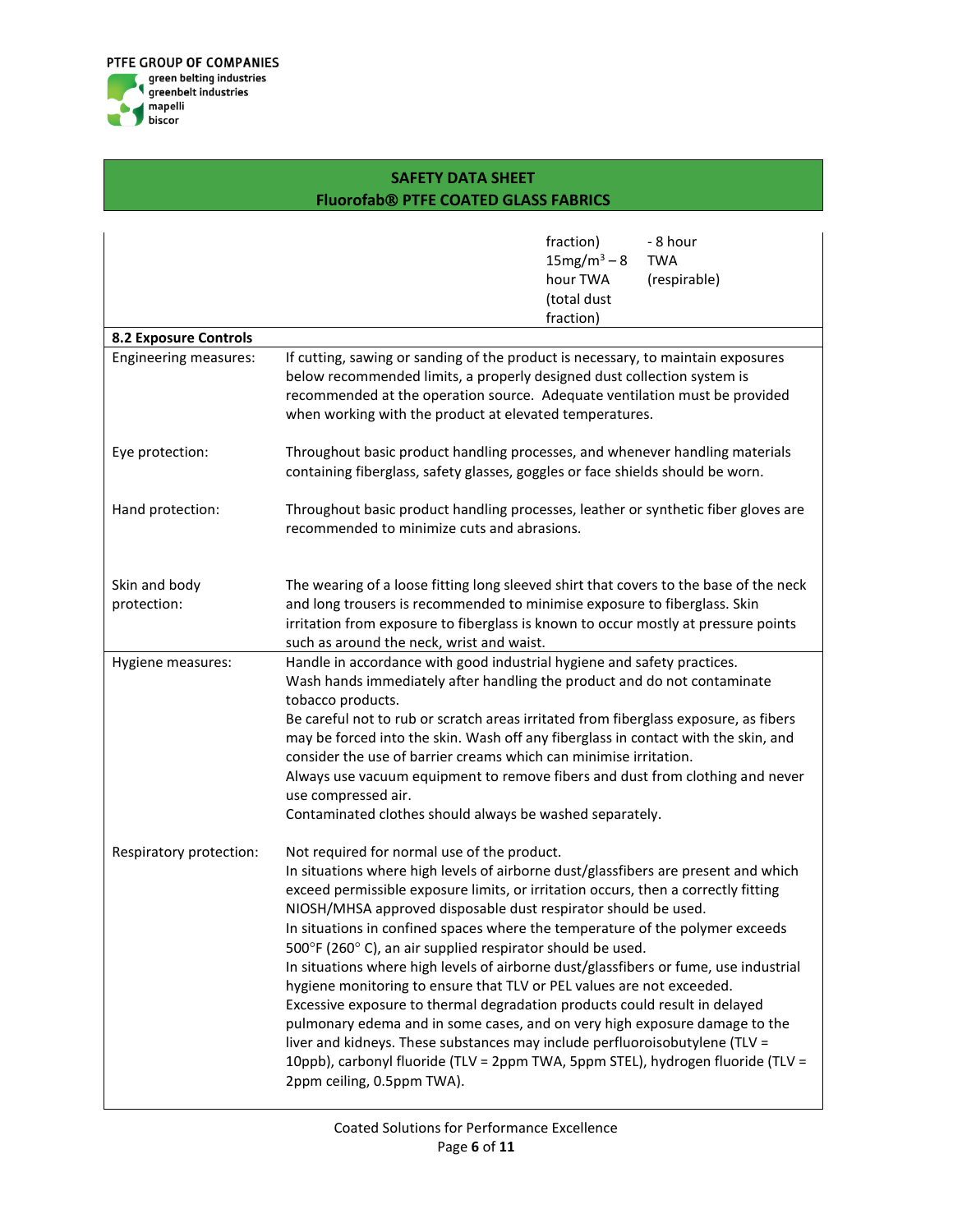

| SECTION 9 PHYSICAL AND CHEMICAL PROPERTIES                |                    |                                                                                |                                                           |               |
|-----------------------------------------------------------|--------------------|--------------------------------------------------------------------------------|-----------------------------------------------------------|---------------|
| 9.1 Information on basic physical and chemical properties |                    |                                                                                |                                                           |               |
| Appearance:                                               | Light tan, various |                                                                                | <b>Upper/lower flammability or</b>                        | N/A           |
|                                                           | thicknesses        |                                                                                | explosive limits:                                         |               |
|                                                           |                    |                                                                                |                                                           |               |
| <b>Physical state:</b>                                    | Solid              |                                                                                | Vapour pressure:                                          | N/A           |
|                                                           |                    |                                                                                |                                                           |               |
| Odour:                                                    | <b>Odourless</b>   |                                                                                | Vapour density:                                           | N/A           |
| <b>Odour threshold:</b>                                   | N/A                |                                                                                | <b>Relative density:</b>                                  | N/D           |
|                                                           |                    |                                                                                |                                                           |               |
| pH:                                                       | N/A                |                                                                                | Solubility(ies):                                          | Insoluble     |
|                                                           |                    |                                                                                |                                                           |               |
| <b>Melting point/freezing</b>                             | N/A                |                                                                                | Partition coefficient: n-                                 | N/A           |
| point:                                                    |                    |                                                                                | octanol/water:                                            |               |
|                                                           |                    |                                                                                |                                                           |               |
| Initial boiling point and                                 | N/A                |                                                                                | Auto-ignition temperature:                                | N/A           |
| boiling range:                                            |                    |                                                                                |                                                           |               |
|                                                           |                    |                                                                                |                                                           |               |
| Flash point:                                              | N/A                |                                                                                | <b>Decomposition temperature:</b>                         | 572°F (300°C) |
| <b>Evaporation rate:</b>                                  | N/A                |                                                                                | Viscosity:                                                | N/A           |
|                                                           |                    |                                                                                |                                                           |               |
| Flammability (solid, gas):                                | N/D                |                                                                                |                                                           |               |
| <b>SECTION 10 STABILITY AND REACTIVITY</b>                |                    |                                                                                |                                                           |               |
| 10.1 Reactivity:                                          |                    |                                                                                | Stable at normal ambient temperature and pressure         |               |
|                                                           |                    |                                                                                |                                                           |               |
| 10.2 Chemical stability:                                  |                    | Product is chemically stable                                                   |                                                           |               |
|                                                           |                    |                                                                                |                                                           |               |
| 10.3 Possible hazardous reactions:                        |                    | Stable under recommended storage conditions                                    |                                                           |               |
|                                                           |                    |                                                                                |                                                           |               |
| 10.4 Conditions to avoid:                                 |                    | Avoid heating for prolonged periods above the recommended<br>upper usage limit |                                                           |               |
|                                                           |                    |                                                                                |                                                           |               |
|                                                           |                    |                                                                                |                                                           |               |
| 10.5 Incompatible materials:                              |                    | Alkali metals, Strong oxidizing agents, Halogenated compounds                  |                                                           |               |
| 10.6 Hazardous decomposition products:                    |                    | May include:                                                                   |                                                           |               |
|                                                           |                    | Fluorinated hydrocarbons, Carbonyl fluoride, Hydrogen fluoride,                |                                                           |               |
|                                                           |                    |                                                                                | carbon oxides, perfluoroisobutylene, tetrafluoroethylene, |               |
|                                                           |                    |                                                                                | hexafluoropropylene, trifluoromethane.                    |               |
|                                                           |                    |                                                                                |                                                           |               |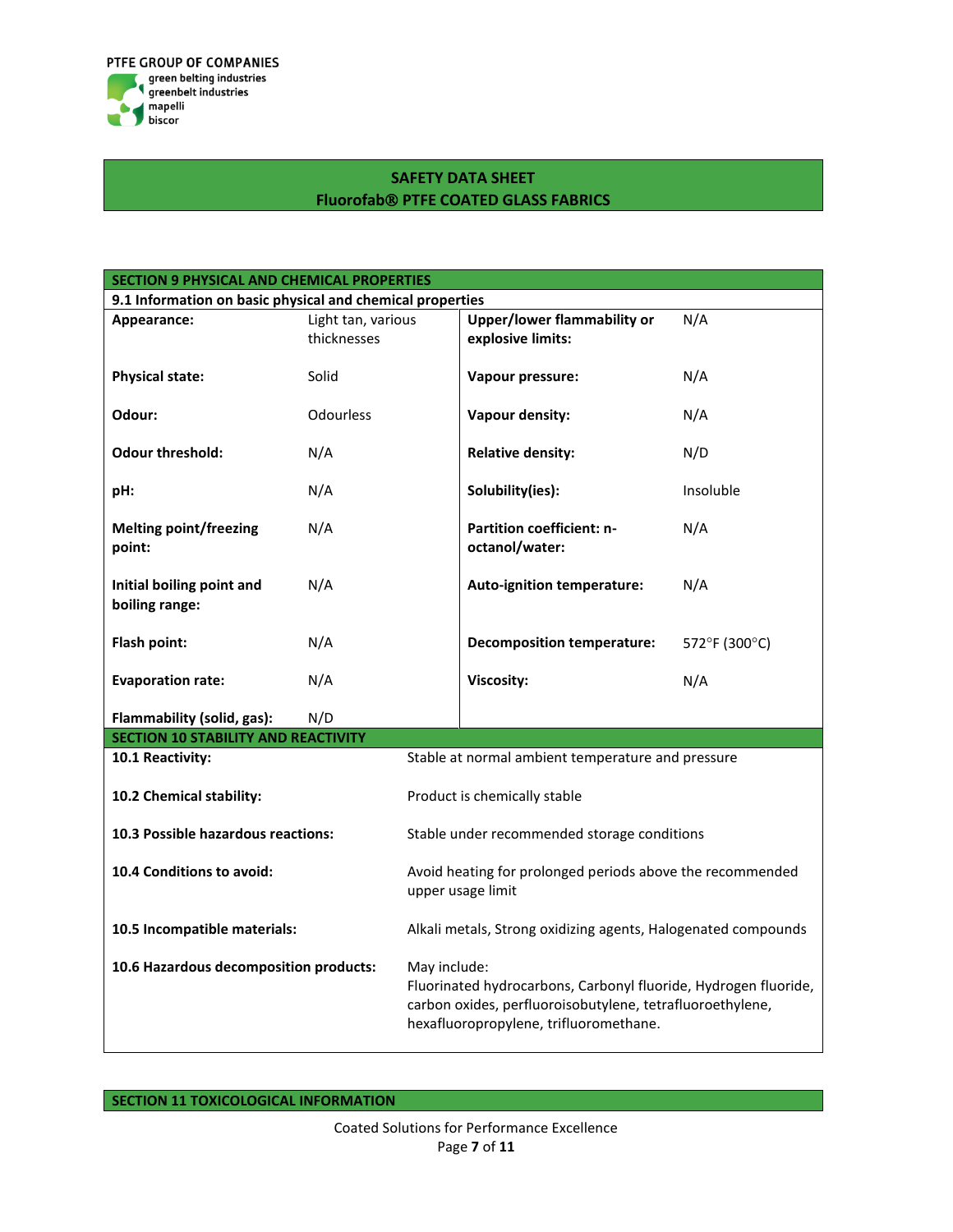

| 11.1 Information on toxicological effects |                                                                      |                                                                               |  |  |
|-------------------------------------------|----------------------------------------------------------------------|-------------------------------------------------------------------------------|--|--|
| Acute oral toxicity                       | Polytetrafluoroethylene                                              |                                                                               |  |  |
|                                           | LD50 / rat : > 11,280 mg/kg                                          |                                                                               |  |  |
|                                           |                                                                      |                                                                               |  |  |
| Skin irritation                           | May cause skin irritation in susceptible persons.                    |                                                                               |  |  |
|                                           |                                                                      |                                                                               |  |  |
|                                           | Polytetrafluoroethylene                                              | Polytetrafluoroethylene                                                       |  |  |
|                                           | Human                                                                | Rabbit                                                                        |  |  |
|                                           | Classification: Not classified as                                    | Classification: Not classified as irritant                                    |  |  |
|                                           | irritant                                                             | Result: No skin irritation                                                    |  |  |
|                                           | Result: No skin irritation                                           |                                                                               |  |  |
| Eye irritation                            | Mild eye irritation                                                  |                                                                               |  |  |
| Sensitisation                             | Polytetrafluoroethylene                                              |                                                                               |  |  |
|                                           | Human                                                                |                                                                               |  |  |
|                                           | Classification: Not a skin sensitizer.                               |                                                                               |  |  |
|                                           | Result: Does not cause skin sensitization.                           |                                                                               |  |  |
|                                           |                                                                      | Patch test on human volunteers did not demonstrate sensitization properties.  |  |  |
|                                           |                                                                      |                                                                               |  |  |
| Repeated dose toxicity                    | Polytetrafluoroethylene                                              |                                                                               |  |  |
|                                           | Oral - feed rat - no toxicologically significant effects were found. |                                                                               |  |  |
|                                           |                                                                      |                                                                               |  |  |
|                                           |                                                                      |                                                                               |  |  |
| Mutagenicity assessment                   | Polytetrafluoroethylene                                              |                                                                               |  |  |
|                                           |                                                                      | Tests on bacterial or mammalian cell cultures did not show mutagenic effects. |  |  |
|                                           |                                                                      |                                                                               |  |  |
|                                           |                                                                      |                                                                               |  |  |
| Carcinogenicity assessment                | Polytetrafluoroethylene                                              |                                                                               |  |  |
|                                           | Not classifiable as a human carcinogen                               |                                                                               |  |  |
|                                           |                                                                      |                                                                               |  |  |
|                                           |                                                                      |                                                                               |  |  |
| Toxicity to reproduction                  | Polytetrafluoroethylene                                              |                                                                               |  |  |
| assessment                                | No toxicity to reproduction                                          |                                                                               |  |  |
|                                           |                                                                      |                                                                               |  |  |
| STOT-Single exposure                      | No data available                                                    |                                                                               |  |  |
|                                           |                                                                      |                                                                               |  |  |
| STOT-Repeated exposure                    | No data available                                                    |                                                                               |  |  |
|                                           |                                                                      |                                                                               |  |  |
| Aspiration hazard                         | Not applicable                                                       |                                                                               |  |  |
|                                           |                                                                      |                                                                               |  |  |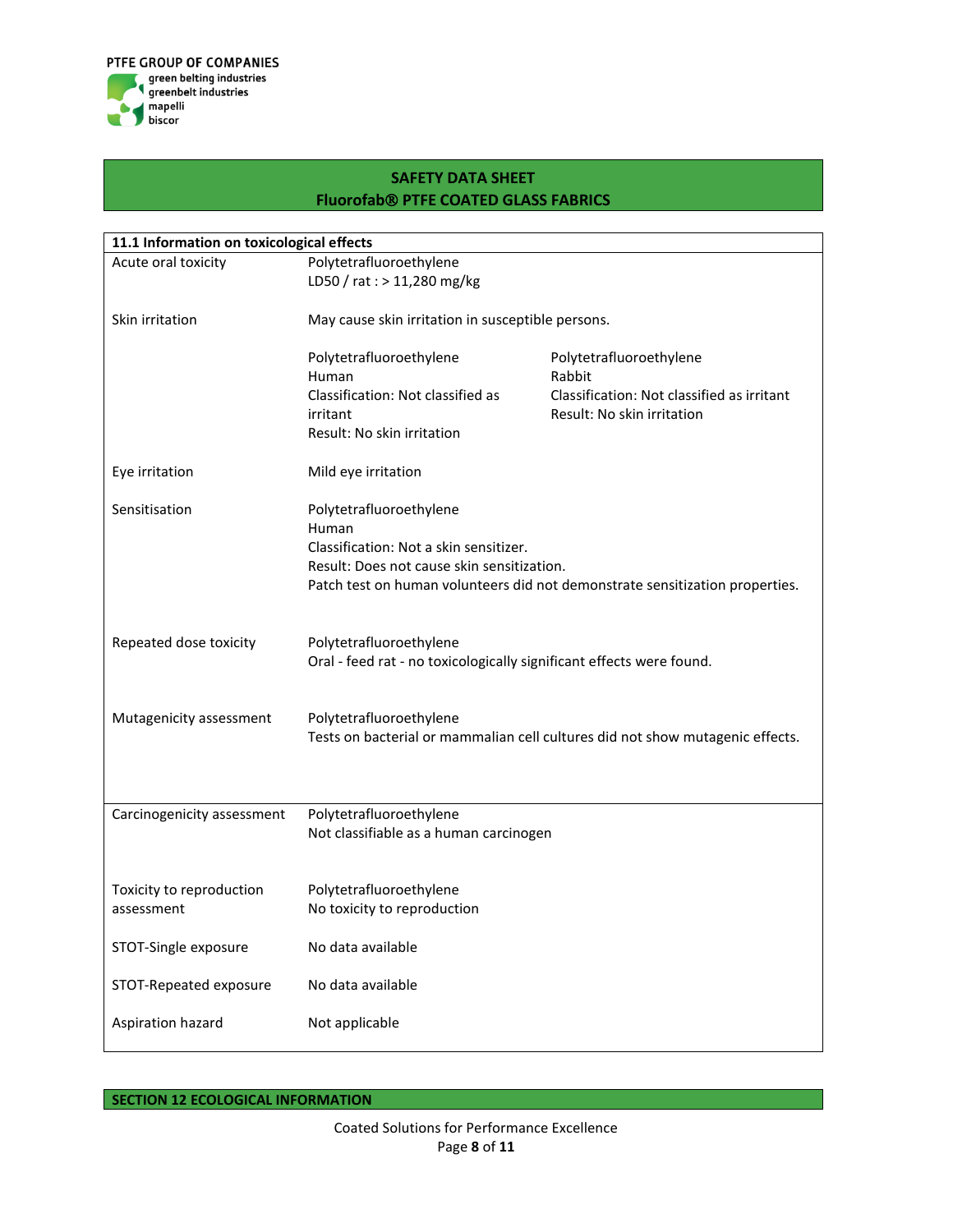

| 12.1 Toxicity                                                                                                | Toxicity to fish (Polytetrafluoroethylene) - the substance is a<br>polymer and is not expected to produce toxic effects. |
|--------------------------------------------------------------------------------------------------------------|--------------------------------------------------------------------------------------------------------------------------|
| 12.2 Persistence and degradability<br>12.3 Bio-accumulative potential<br>12.4 Mobility in soil               | no data available<br>no data available<br>no data available                                                              |
| 12.5. Results of PBT and vPvB assessment<br>12.6. Other adverse effects<br>Additional ecological information | no data available<br>no data is available on the product itself.                                                         |

| <b>SECTION 13 DISPOSAL CONSIDERATIONS</b>                                                              |                                                                                                                                                                                            |                                                                 |                                                          |                      |                                        |  |
|--------------------------------------------------------------------------------------------------------|--------------------------------------------------------------------------------------------------------------------------------------------------------------------------------------------|-----------------------------------------------------------------|----------------------------------------------------------|----------------------|----------------------------------------|--|
| 13.1 Waste treatment methods                                                                           |                                                                                                                                                                                            |                                                                 |                                                          |                      |                                        |  |
| Product                                                                                                | Where possible recycling is preferred to disposal or incineration. Dispose of in accordance<br>with local regulations. Incinerate only if incinerator is capable of scrubbing out hydrogen |                                                                 |                                                          |                      |                                        |  |
|                                                                                                        |                                                                                                                                                                                            | fluoride and other acidic combustion products.                  |                                                          |                      |                                        |  |
|                                                                                                        | <b>SECTION 14 TRANSPORT INFORMATION</b>                                                                                                                                                    |                                                                 |                                                          |                      |                                        |  |
|                                                                                                        | 14.1                                                                                                                                                                                       | 14.2                                                            | 14.3                                                     | 14.4                 | 14.5                                   |  |
|                                                                                                        | <b>UN Number</b>                                                                                                                                                                           | Proper<br><b>Shipping Name</b>                                  | <b>Transport</b><br>Hazard<br>Class(es)                  | <b>Packing Group</b> | <b>Environmental</b><br><b>Hazards</b> |  |
| <b>DOT</b>                                                                                             | Not Applicable                                                                                                                                                                             | Not Applicable                                                  | Not Applicable                                           | Not Applicable       | None                                   |  |
| <b>ADR</b>                                                                                             | Not Applicable                                                                                                                                                                             | Not Applicable                                                  | Not Applicable                                           | Not Applicable       | None                                   |  |
| IATA/ICAO                                                                                              | Not Applicable                                                                                                                                                                             | Not Applicable                                                  | Not Applicable                                           | Not Applicable       | None                                   |  |
| IMO/IMDG                                                                                               | Not Applicable                                                                                                                                                                             | Not Applicable                                                  | Not Applicable                                           | Not Applicable       | None                                   |  |
| 14.6 Special precautions for user:                                                                     |                                                                                                                                                                                            |                                                                 | Not classified as dangerous in the meaning of transport. |                      |                                        |  |
| 14.7 Transport in bulk according<br>Not applicable<br>to Annex II of MARPOL 73/78 and<br>the IBC code: |                                                                                                                                                                                            |                                                                 |                                                          |                      |                                        |  |
|                                                                                                        | <b>SECTION 15 REGULATORY INFORMATION</b>                                                                                                                                                   |                                                                 |                                                          |                      |                                        |  |
| 15.1 Safety, health and environmental regulations/legislation specific for the substance or mixture    |                                                                                                                                                                                            |                                                                 |                                                          |                      |                                        |  |
| <b>USA</b><br><b>TSCA Status:</b>                                                                      |                                                                                                                                                                                            | All ingredients in the product are listed in the TSCA inventory |                                                          |                      |                                        |  |
| <b>SARA Title III</b>                                                                                  |                                                                                                                                                                                            |                                                                 |                                                          |                      |                                        |  |
| Sec. 303/304:                                                                                          | None                                                                                                                                                                                       |                                                                 |                                                          |                      |                                        |  |
| Sec. 311/312:                                                                                          |                                                                                                                                                                                            | Not applicable                                                  |                                                          |                      |                                        |  |
| Sec 313:                                                                                               |                                                                                                                                                                                            | Not applicable                                                  |                                                          |                      |                                        |  |
| <b>CERCLA RQ:</b>                                                                                      |                                                                                                                                                                                            | Not applicable                                                  |                                                          |                      |                                        |  |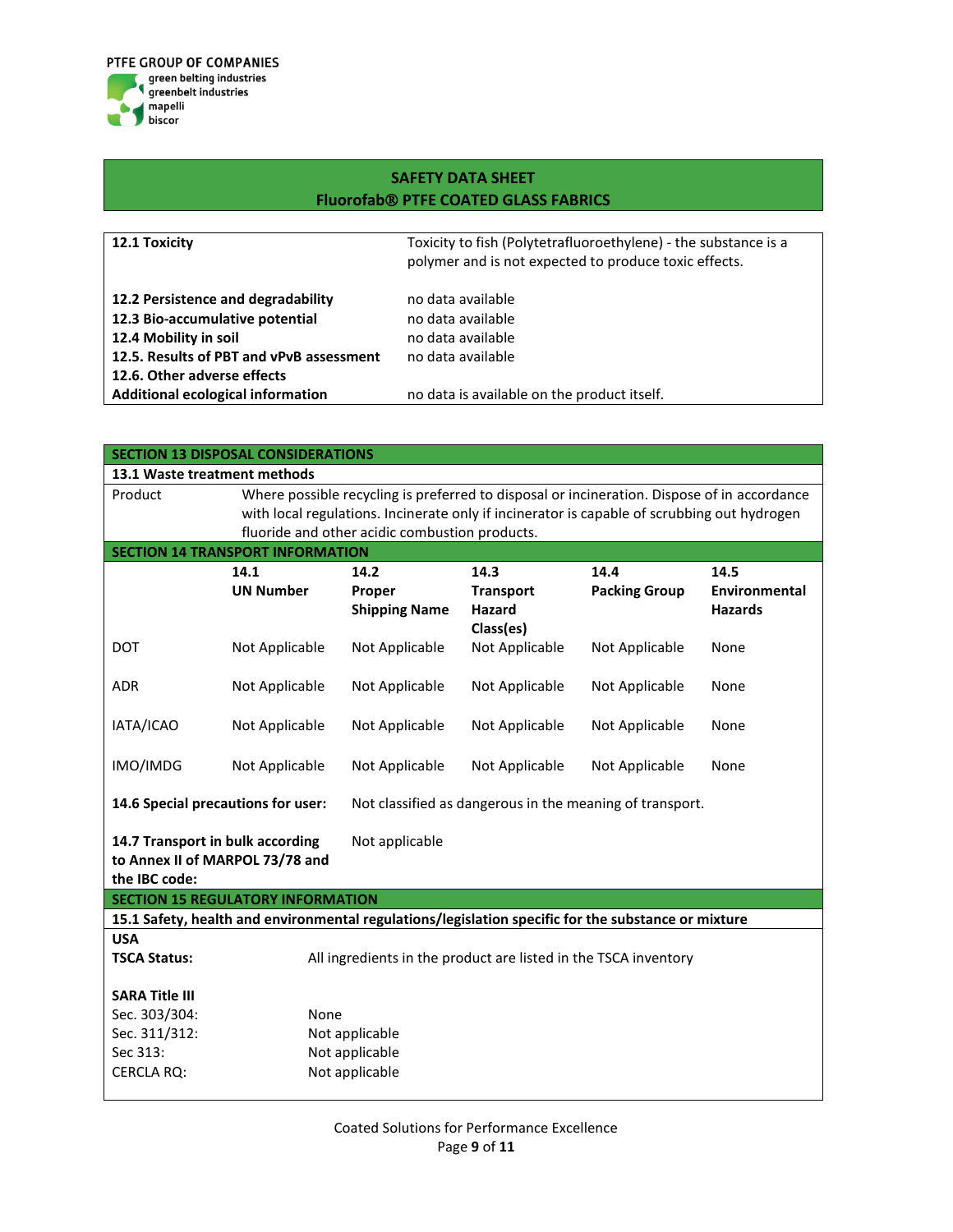

| <b>California Prop 65:</b>                                                          | This product does not contain chemicals known to the State of California to<br>cause cancer of the reproductive system.                                                                                        |  |  |  |
|-------------------------------------------------------------------------------------|----------------------------------------------------------------------------------------------------------------------------------------------------------------------------------------------------------------|--|--|--|
| <b>State Right-to-Know Lists:</b>                                                   | Massachusetts, New Jersey, Pennsylvania: This product does not contain any<br>chemicals listed for state right to know purposes.                                                                               |  |  |  |
| Canada                                                                              | This product has been classified in accordance with the hazard criteria of the<br>Controlled Products Regulations and the SDS contains all the information<br>required by the Controlled Products Regulations. |  |  |  |
| <b>WHMIS Classification:</b><br>(for workplace exposures)                           | Not controlled                                                                                                                                                                                                 |  |  |  |
| <b>New Substance</b><br><b>Notification Regulations:</b><br><b>NPRI Substances:</b> | All ingredients in this product are listed, as required, on Canada's Domestic<br>Substances List (DSL).<br>Not applicable.                                                                                     |  |  |  |
| <b>EC Classification for the</b><br>Substance/Preparation                           |                                                                                                                                                                                                                |  |  |  |
| Symbol:                                                                             | This product is not classified as dangerous according to Directive 1999/45/EC<br>and its amendments.                                                                                                           |  |  |  |
| <b>German Water Hazard</b><br><b>Class</b>                                          | German Water Hazard Class WGK nwg. Non-water polluting substance.                                                                                                                                              |  |  |  |
| Other regulations:                                                                  | Take note of Directive 98/24/EC on the protection of the health and safety of<br>workers from the risks related to chemical agents at work.                                                                    |  |  |  |
| 15.2 Chemical Safety Assessment                                                     |                                                                                                                                                                                                                |  |  |  |
| No data available                                                                   |                                                                                                                                                                                                                |  |  |  |

| <b>SECTION 16 OTHER INFORMATION</b>            |                                                           |  |  |  |
|------------------------------------------------|-----------------------------------------------------------|--|--|--|
| Text of R-phrases referred to in Section 3:    | N/A                                                       |  |  |  |
|                                                |                                                           |  |  |  |
| Text of H-Statements referred to in section 3: | N/A                                                       |  |  |  |
| <b>Preparation Information:</b>                |                                                           |  |  |  |
| Prepared by:                                   | Green Belting Industries Limited                          |  |  |  |
|                                                | www.greenbelting.com                                      |  |  |  |
|                                                |                                                           |  |  |  |
| <b>Revision Date:</b>                          | 31 July 2013                                              |  |  |  |
| <b>Revision Summary:</b>                       | Review of regulatory, hazard classification, exposure and |  |  |  |
| Coated Solutions for Performance Excellence    |                                                           |  |  |  |